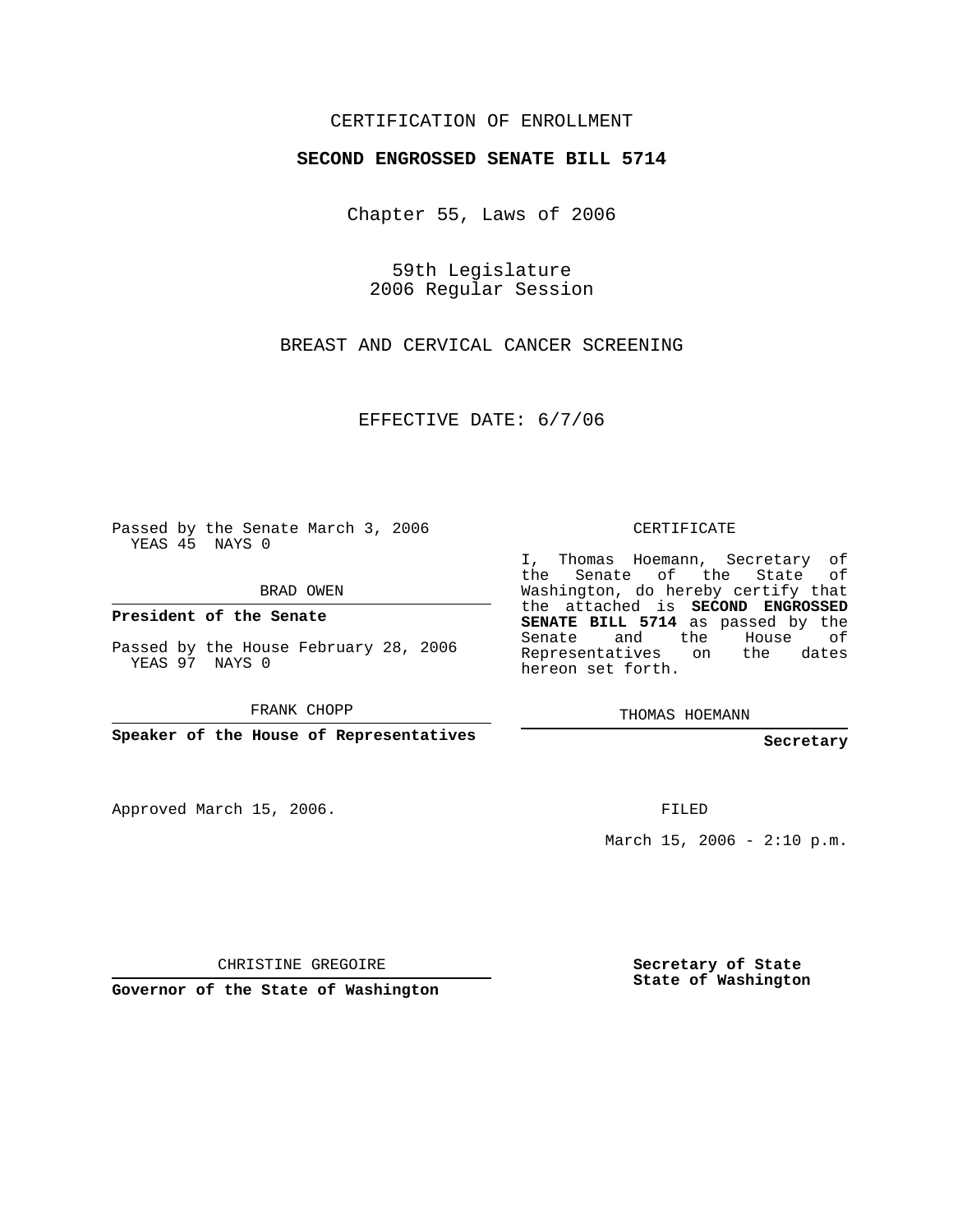## **SECOND ENGROSSED SENATE BILL 5714** \_\_\_\_\_\_\_\_\_\_\_\_\_\_\_\_\_\_\_\_\_\_\_\_\_\_\_\_\_\_\_\_\_\_\_\_\_\_\_\_\_\_\_\_\_

\_\_\_\_\_\_\_\_\_\_\_\_\_\_\_\_\_\_\_\_\_\_\_\_\_\_\_\_\_\_\_\_\_\_\_\_\_\_\_\_\_\_\_\_\_

## AS AMENDED BY THE HOUSE

Passed Legislature - 2006 Regular Session

**State of Washington 59th Legislature 2006 Regular Session By** Senators Keiser, Deccio, Kastama, Parlette, Thibaudeau, McAuliffe, Brown, Rasmussen, Rockefeller and Kohl-Welles

Read first time 02/03/2005. Referred to Committee on Health & Long-Term Care.

 AN ACT Relating to an early detection breast and cervical cancer screening program; and adding a new section to chapter 43.70 RCW.

BE IT ENACTED BY THE LEGISLATURE OF THE STATE OF WASHINGTON:

 NEW SECTION. **Sec. 1.** A new section is added to chapter 43.70 RCW to read as follows:

 (1) The legislature finds that Washington state has the highest incidence of breast cancer in the nation. Despite this, mortality rates from breast cancer have declined due largely to early screening and detection. Invasive cervical cancer is the most preventable type of cancer. The Pap test, used to detect early signs of this disease, has been called "medicine's most successful screening test." Applied consistently, invasive cervical cancer could nearly be eliminated. The legislature further finds that increasing access to breast and cervical cancer screening is critical to reducing incidence and mortality rates, and eliminating the disparities of this disease in women in Washington state. Furthermore, the legislature finds there is a need for a permanent program providing early detection and screening to the women and families of Washington state.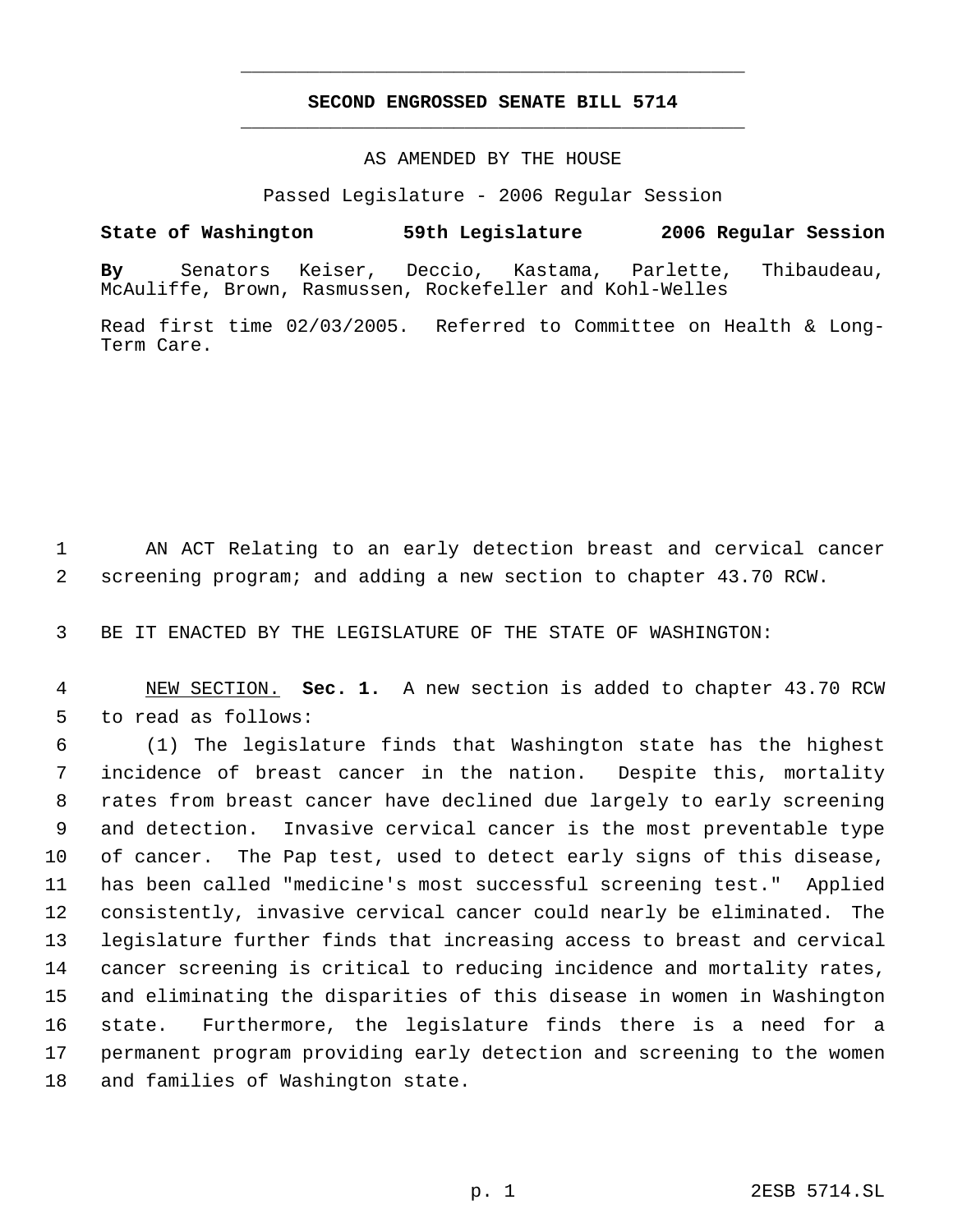It is the intent of the legislature to establish an early detection breast and cervical cancer screening program as a voluntary screening program directed at reducing mortalities through early detection to be offered to eligible women only as funds are available.

(2) As used in this section:

 (a) "Eligible woman" means a woman who is age forty to sixty-four, and whose income is at or below two hundred fifty percent of the federal poverty level, as published annually by the federal department of health and human services. Priority enrollment shall be given to women as defined by the federal national breast and cervical cancer early detection program, under P.L. 101-354.

 (b) "Approved providers" means those state-supported health providers, radiology facilities, and cytological laboratories that are recognized by the department as meeting the minimum program policies and procedures adopted by the department to qualify under the federal national breast and cervical cancer early detection program, and are designated as eligible for funding by the department.

 (c) "Comprehensive" means a screening program that focuses on breast and cervical cancer screening as a preventive health measure, and includes diagnostic and case management services.

 (3) The department of health is authorized to administer a state- supported early detection breast and cervical cancer screening program to assist eligible women with preventive health services. To the extent of available funding, eligible women may be enrolled in the early detection breast and cervical cancer screening program and additional eligible women may be enrolled to the extent that grants and contributions from community sources provide sufficient funds for expanding the program.

 (4) Funds appropriated for the state program shall be used only to operate early detection breast and cervical cancer screening programs that have been approved by the department, or to increase access to existing state-approved programs, and shall not supplant federally supported breast and cervical cancer early detection programs.

 (5) Enrollment in the early detection breast and cervical cancer screening program shall not result in expenditures that exceed the amount that has been appropriated for the program in the operating budget. If it appears that continued enrollment will result in expenditures exceeding the appropriated level for a particular fiscal